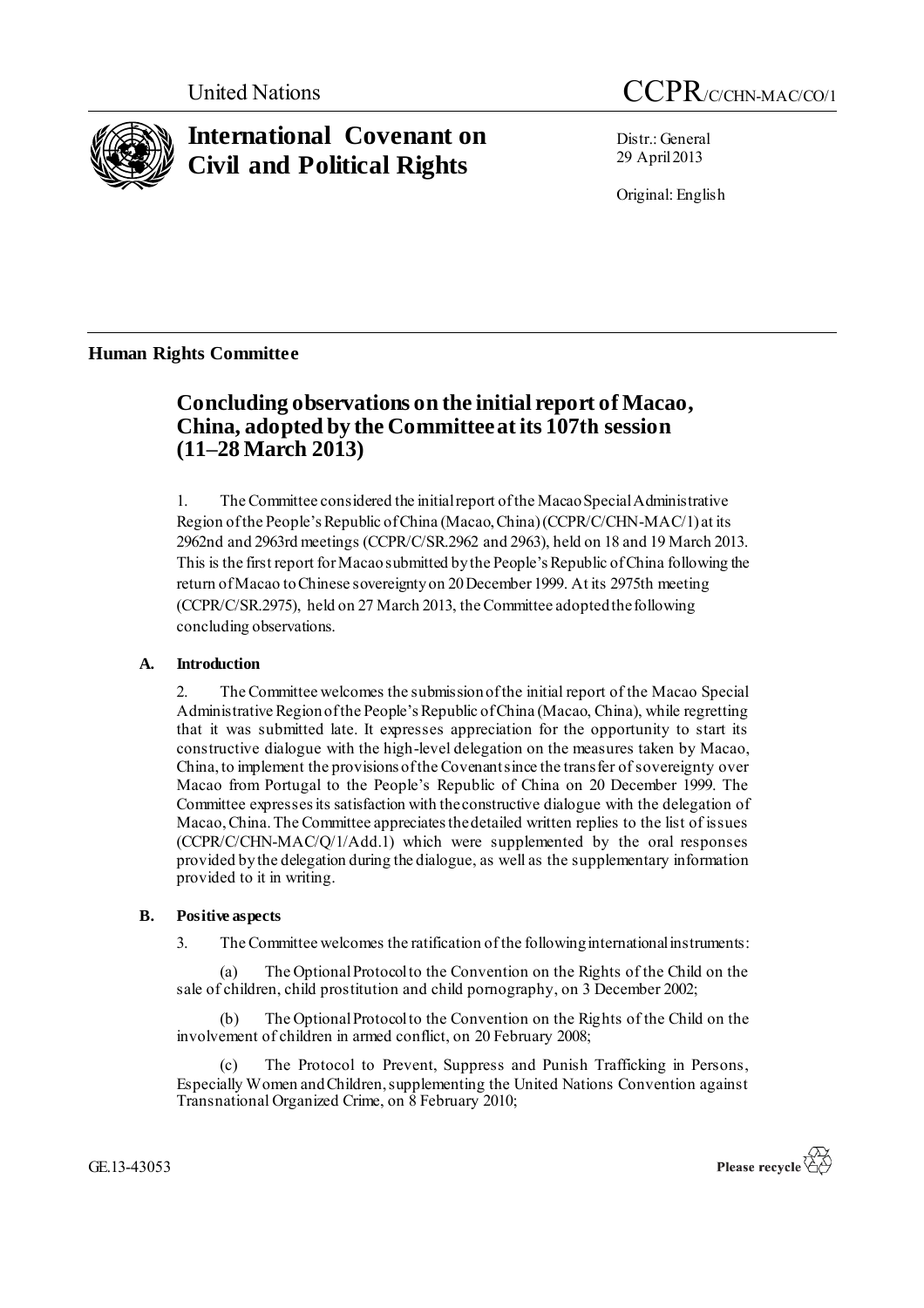(d) The Convention on the Rights of Persons with Disabilities, on 1 August 2008.

4. The Committee welcomes the following legislative and other measures taken by Macao, China, since the consideration of the fourth periodic report of Portugal relating to Macao (CCPR/C/POR/99/4):

(a) The adoption of Law No. 1/2004, establishing the legal framework on the recognition and loss of refugee status, which provides for the set up of the Commission for Refugees to assess asylum claims, in cooperation with the United Nations High Commissioner for Refugees (UNHCR);

(b) The adoption of Law No. 2/2007, on the juvenile justice system, which introduced restorative justice principles;

(c) The adoption of the Law No. 6/2008, on the fight against trafficking in persons, which define and criminalize trafficking in accordance with international standards:

#### **C. Principal subjects of concern and recommendations**

The Committee notes that the Covenant forms part of the legal order of Macao, China, and takes precedence over locallaw, and that its provisions may be directly invoked in court. Nonetheless, the Committee is concerned at the apparently limited level of awareness of the provisions of the Covenant among the judiciary, the legal profession and the general public, resulting in a restricted number of cases in which the provisions of the Covenant have been invoked or applied by courts in Macao, China (art. 2).

**Macao, China, should continue its efforts to raise awareness among judges, the legal profession and the general public of the rights set out in the Covenant, and their applicability under local law. In its next periodic report, Macao, China, should include detailed information on the application of the Covenant by its courts and the remedies provided for individuals claiming a violation of their rights as enshrined in the Covenant.**

6. The Committee notes with concern that under article 143 of the Basic Law, the power of interpretation of the Basic Law shall be vested in the Standing Committee of the National People's Congress, a fact that may weaken and undermine the rule of law and the independence of the judiciary (arts. 2 and 14).

**Macao, China, should ensure the proper functioning of judicial structures in accordance with the Covenant and with principles governing the rule of law. It should also ensure that interpretations of the Basic Law are in full compliance with the Covenant.**

**7.** The Committee takes note of the recent amendments adopted in 2012 by Macao, China,to the method for the selection of the Chief Executive (annex I to the Basic Law), according to which membership of the Election Committee mandated to elect the Chief Executive has been extended from 300 to 400. The Committee recalls that article 25 of the Covenant recognizes and protects the right of every citizen to take part in the conduct of public affairs, the right to vote and to be elected and the right to have access to public service. Furthermore, article 25 lies at the core of democratic government based on the consent of the people and in conformity with the principles of the Covenant (Committee's general comment No. 25, para. 1). While recognizing the reservation to article 25 (b) of the Covenant, the Committee regrets that Macao, China, has not expressed its intention to institute universal suffrage to ensure the right of all persons to vote at genuine elections and to stand for election without unreasonable limitations, nor has it indicated a timeline for the introduction of such an electoral system. The Committee is also concerned about Macao,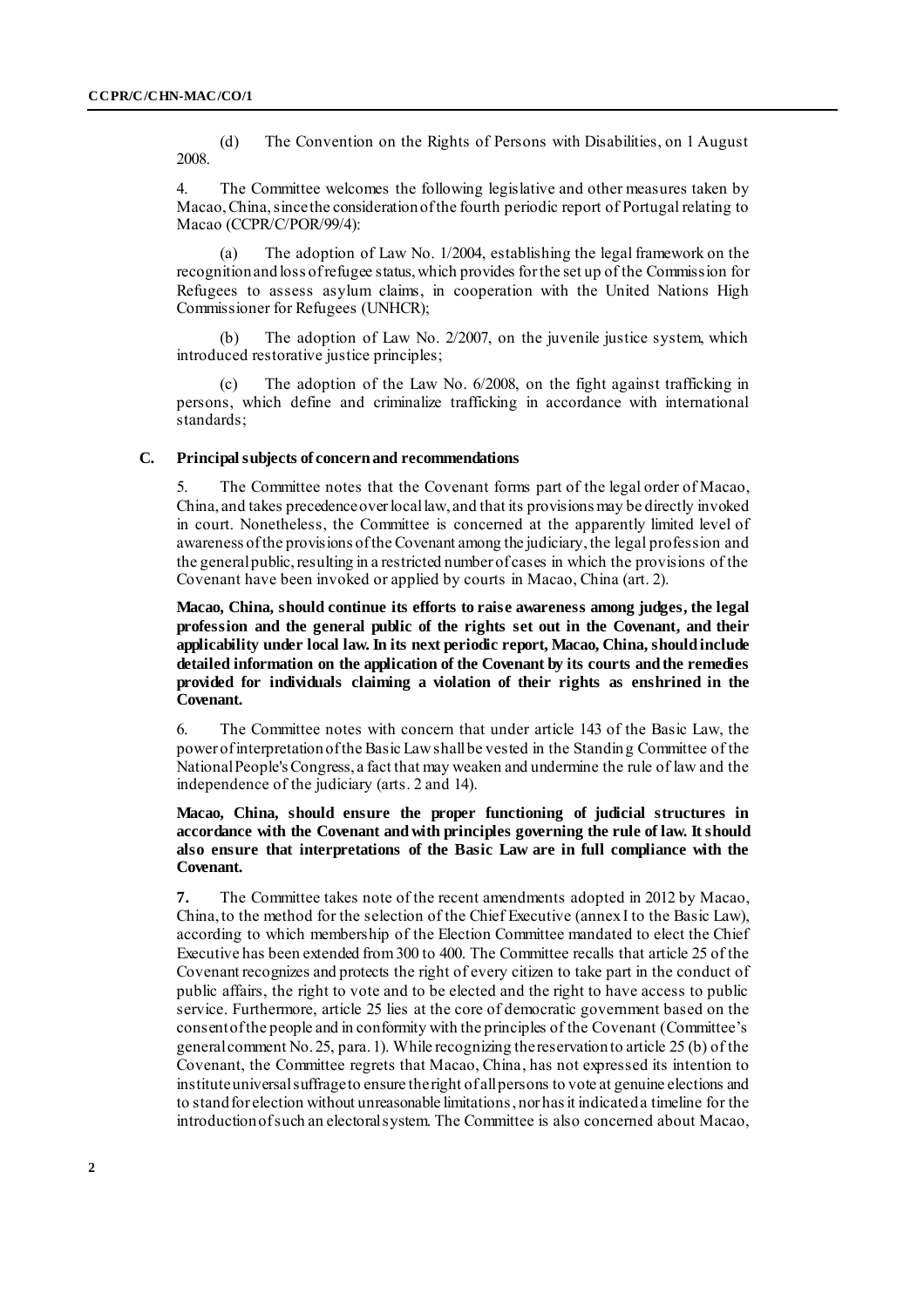China's position in maintaining its reservation to article 25 (b) of the Covenant (arts. 2, 25 and 26).

**Macao, China, should consider taking all preparatory measures with a view to introducing universal and equal suffrage in conformity with the Covenant, as a matter of priority. It should outline a clear and comprehensive plan of action and set timelines for the transition to an electoral system based on universal and equal suffrage that will ensure enjoyment by all its citizens of the right to vote and to stand for election in compliance with article 25 of the Covenant, taking due account of the Committee's general comment No. 25 (1996). The Committee recommends that Macao, China, consider steps leading to the withdrawal of the reservation to article 25 (b) of the Covenant.**

8. While noting the dual mandate of the Commission against Corruption to fight corruption and to fulfil the function of ombudsman, the Committee regrets the lack of concrete information on the effective functioning of the ombudsman's mandate, the capacity to investigate individual complaints and to take measures to remedy attested violations. The Committee is also concerned that the Commissioner is appointed by the Chief Executive,which might affect the independence of the institution in relation to the executive power (art. 2).

**Macao, China, should ensure that the ombudsman's mandate of the Commission against Corruption is independent and in full compliance with the principles relating to the status of national institutions for the promotion and protection of human rights (the Paris Principles) (General Assembly resolution 48/134, annex). Alternatively, Macao, China, should establish a new, independent statutory human rights institution, with a broad human rights mandate, and provide it with adequate financial and human resources, in line with the Paris Principles. It should also raise awareness among the general public of the ombudsman's mandate so that anyone can submit complaints to seek remedies for the violation of their rights as protected under the Covenant.**

9. While the Committee welcomes the measures taken to eliminate inequalities in salaries between men and women, the Committee is still concerned at the persistent wage gap between women and men in Macao, China, especially in the private sector (arts. 2, 3, and 26).

**In the light of the Committee's previous recommendation (CCPR/C/79/Add.115, para. 10), Macao, China, should pursue and strengthen measures to reduce the wage gap which persists between women and men, and give full effect to the principle of equal pay for work of equal value, in practice. It should also address all the causes that widen said gap.**

10. While welcoming the efforts made by Macao, China, to combat and eliminate domestic violence, the Committee is concerned that, despite the decrease in the number of investigated cases of domestic violence, the magnitude of the domestic violence phenomenon remains unclear. The Committee also regrets the lack of specific legislation proscribing sexual harassment in all settings, including at workplace (arts. 7 and 14).

**Macao, China, should continue its efforts to eliminate domestic violence; adopt the law on prevention of domestic violence; strengthen the services available to victims and the remedies provided and conduct studies on the magnitude and root causes of domestic violence in Macao, China. It should also enact specific legislation prohibiting sexual harassment in all settings, including in the workplace; thoroughly investigate such cases; sanction perpetrators; provide adequate remedies to victims and take measures to raise awareness of the sexual harassment phenomenon.**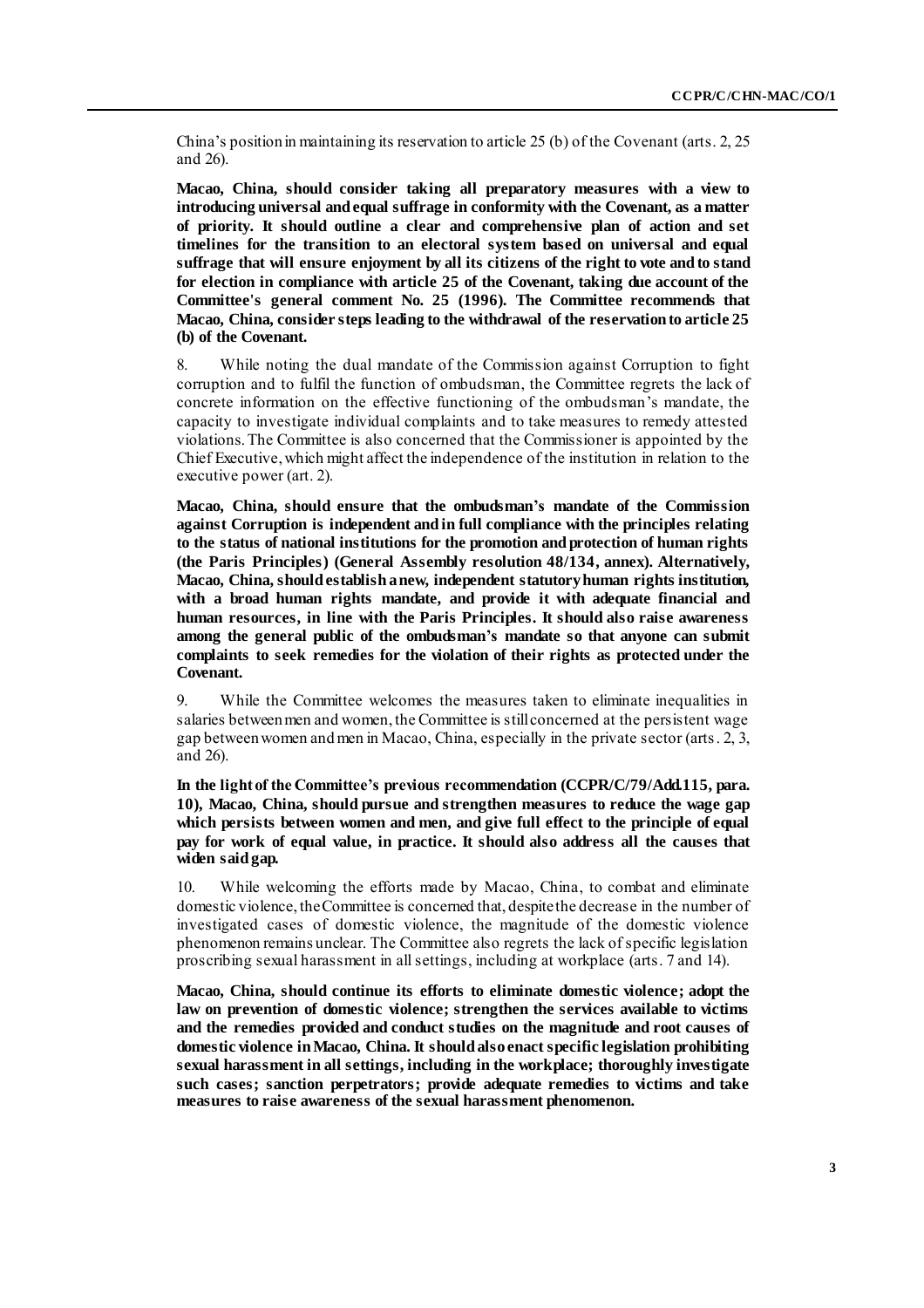11. While the Committee welcomes the actions of the judiciary in blocking the transfer of an offenderto mainland China (case No. 12/2007, decision of the Court of Final Appeal of Macao), it is concerned that, despite its previous recommendation (CCPR/C/79/Add.115, para. 14), Macao, China, has not adopted any specific regulationsregulating the transfer of offenders from Macao, China, to mainland China to protect themagainst the risk of the death penalty or ill-treatment upon return. The Committee takes due note of Macao, China's assertion that negotiations with mainland China on this matter are ongoing (arts. 6, 7, 9, 10 and 14).

**The Committee reiterates its previous recommendation and urges Macao, China, to pursue negotiations with mainland China with a view to reaching a firm agreement on the transfer of offenders from Macao to the mainland, as a matter of priority. Macao, China, should ensure that the agreement is in line with its obligations under articles 6 and 7 of the Covenant.** 

12. While commending Macao, China, for the adoption of the law on juvenile justice, the Committee is concerned at the excessive length of solitary confinement that may be applied in respect of juvenile offenders during nighttime. It also notes Macao, China's commitment to reconsider this practice (arts. 7, 10 and 24).

#### **Macao, China, should review the overall period of nighttime solitary confinement for juveniles, taking due account of articles 7 and 10 of the Covenant.**

13. While appreciating the various efforts made by Macao, China, to address and combat trafficking in persons, the Committee is concerned about the persistence of the phenomenon in Macao, China, as well as about the low number of cases of trafficking in persons that come to the attention of the authorities and the limited number of convictions. The Committee also regrets the lack of information on the existence of any legal alternatives to removal of victims to countries where they may face hardship and retribution (art. 8).

**Macao, China, should intensify its efforts to combat trafficking in persons; systematically and vigorously investigate and prosecute perpetrators, and ensure that, when convicted, they are adequately sanctioned. Macao, China, should also guarantee adequate protection, reparation and compensation to victims, including rehabilitation. It should ensure that legal alternatives are available to victims that may face hardship and retribution upon removal.**

14. While noting the efforts made by Macao, China, regarding the training and employment of more judges and magistrates, the Committee remains concerned about inadequate staffing of the court system; the substantial backlog of cases; the delays in proceedings; and the reported difficulties non-Portuguese-speakers may face due to inadequate interpretation during court proceedings (art. 14).

**In the light of the Committee's previous recommendation (CCPR/C/79/Add.115, para. 9), Macao, China, should increase the number of qualified and professionally trained judicial personnel, as a matter of urgency; continue efforts to reduce the backlog of court cases; and decrease delays in proceedings. It should also ensure that adequate compensation is awarded in cases related to lengthy proceedings. Macao, China, should also ensure true bilingualism in the administration of justice.** 

15. The Committee is concerned at measures taken against journalists and social activists that create an environment discouraging the expression of critical positions or of critical media reporting on matters of valid public interest, and adversely affect the exercise of freedom of expression in Macao, China. In particular, the Committee expresses concern at reports of media self-censorship; application of the Internal Security Law to impose immigration bans against Hong Kong journalists and activists, on the grounds that they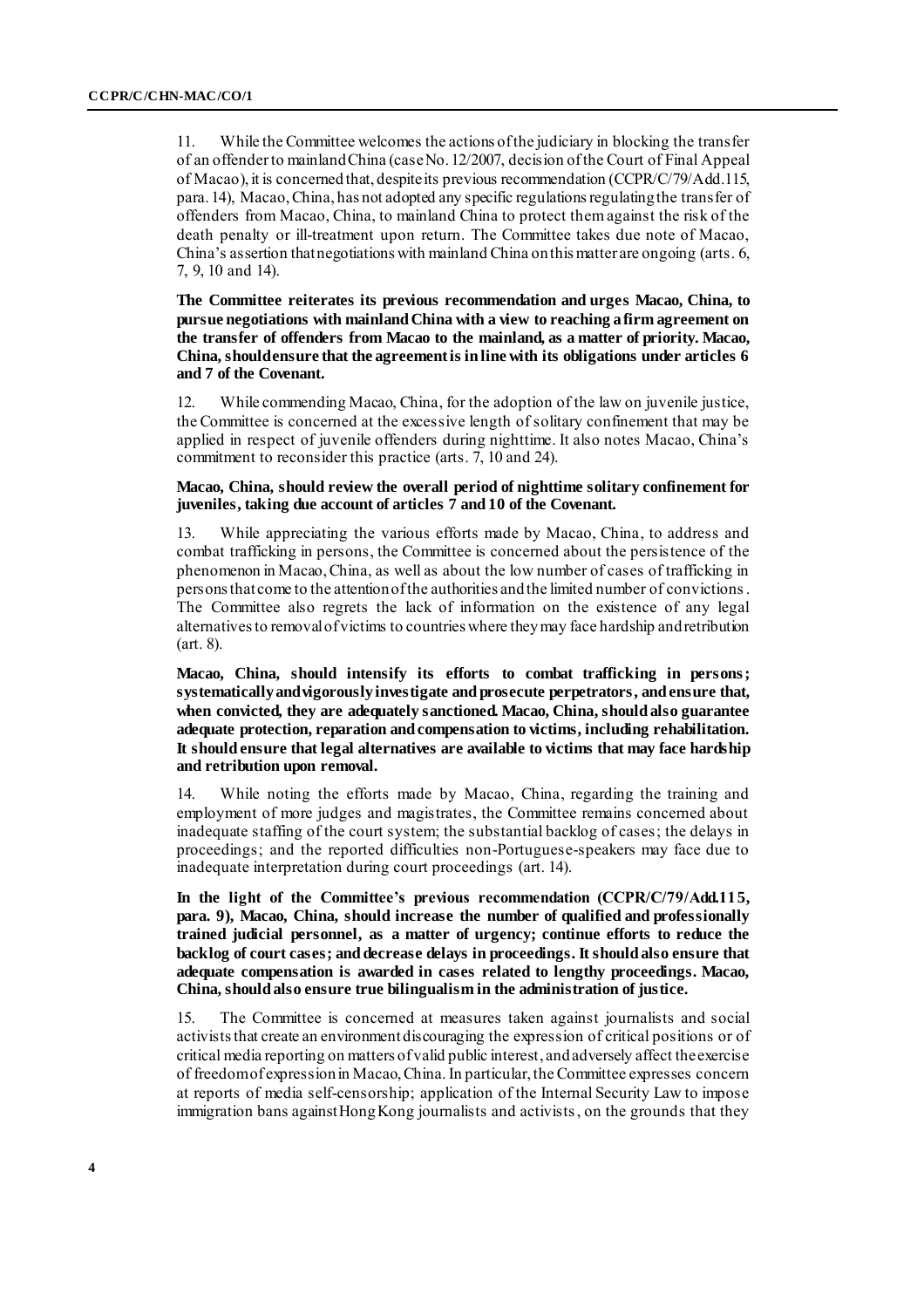"constitute a threat to the stability of internal security"; police use of identity checks to justify detention of social activists and journalists up to six hours; as well as reports that journalists may face arbitrary arrest and confiscation of their material. The Committee also regrets the lack of clarification regarding the crime of abuse of freedom of the press and criminalization of defamation (arts. 9, 14 and 19).

**Macao, China, should ensure that journalists, social activists and individuals are able to freely exercise their right to freedom of expression, in accordance with article 19 of the Covenant and the Committee's general comment No. 34 (2011) on the freedoms of opinion and expression. Macao, China, should refrain from profiling foreign journalists as threats to internal security, and abstain from applying its Internal Security Law to ban their entry into Macao, China. It should also refrain from any measures taken against journalists and individuals aimed at deterring or discouraging them from freely expressing their opinions. Any restrictions on the exercise of freedom of expression should comply with the strict requirements of article 19, paragraph 3, of the Covenant. Macao, China, should consider decriminalizing defamation and**, **in any case, it should countenance the application of criminal law only in the most serious of cases.**

16. Regarding the right to freedom of assembly, the Committee is concerned, in particular, at reports of application of the section of the Penal Code establishing the offences of "inciting, in a public gathering or by any means of communication, collective disobedience of public order or law, with an intention to destroy, alter or overturn the established political, economic or social system", and of spreading "false or demagogic information that may frighten or unsettle the residents" against those exercising their right to freedom of assembly and freedom of expression. It is also concerned at reports of systematic use by police of cameras and video-recordings during demonstrations, as well as other methods to deter individuals from participating in any type of street actions (art. 21).

**Macao, China, should take all measures to ensure that individuals fully enjoy their rights under article 21 of the Covenant and that the right to freedom of assembly is safeguarded in practice. It should abstain from any unjustified interference with the exercise of this right and ensure that any restrictions imposed are in compliance with the strict requirements of article 21 of the Covenant.**

17. While welcoming the legal framework in place for the protection of the rights of migrant workers, the Committee remains concerned at the practice of employing migrant workers without formal contracts; the excessive fees that may be requested from them by recruitment agencies;and the payment of lower wages compared to local workers. All these factors make migrant workers vulnerable and expose them to abuses and exploitation. The Committee is also concerned at the lack of effective legal recourse against unfair dismissal or unpaid wages (arts. 2, 8 and 26).

#### **Macao, China, should strengthen the protection of rights of migrant workers against abuses and exploitation and establish affordable and effective mechanisms to ensure that abusive employers or recruitment agencies are held accountable.**

18. Macao, China,should widely disseminate the Covenant, the text of the initial report, the written replies it has provided in response to the list of issues drawn up by the Committee, and the present concluding observations, so as to increase awareness among the judicial, legislative and administrative authorities, civil society and non-governmental organizations operating in the region,, as well as the general public. The Committee also requests Macao, China, when preparing its secondperiodic report, to broadly consult with civil society and non-governmental organizations.